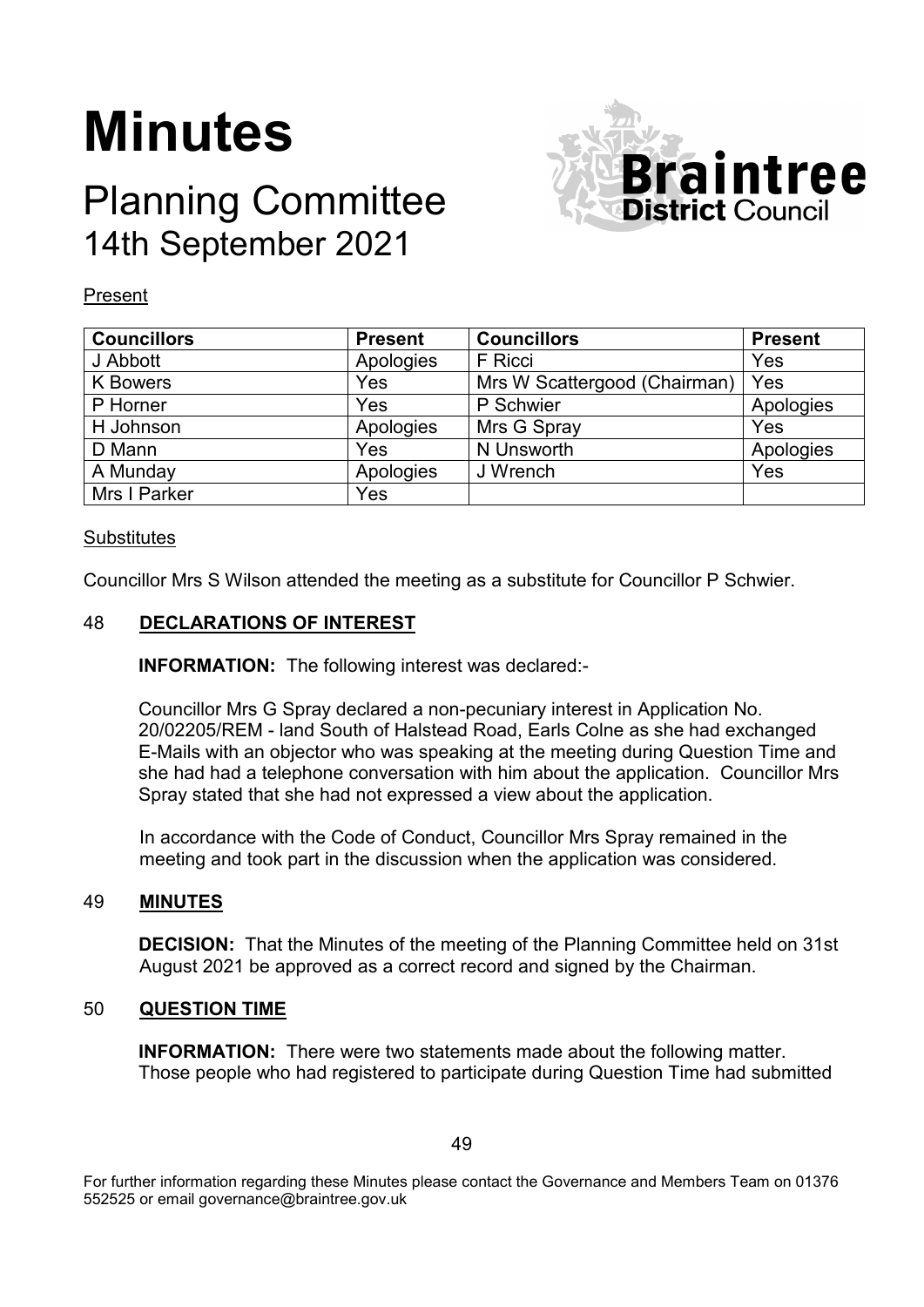written statements in advance of the meeting and these were read to the Committee by the registered speakers immediately prior to the consideration of the application.

Application No. 20/02205/REM - land South of Halstead Road, Earls Colne

Principally, these Minutes record decisions taken only and, where appropriate, the reasons for the decisions.

#### 51 **PLANNING APPLICATIONS APPROVED**

**DECISION:** That the undermentioned planning applications be approved under the Town and Country Planning Act 1990, including Listed Building Consent where appropriate, subject to the conditions and reasons contained in the Planning Development Manager's report. Details of these planning applications are contained in the Register of Planning Applications.

| Plan No.                    | Location      | Applicant(s)                | <b>Proposed Development</b>                                                                                                                                                  |
|-----------------------------|---------------|-----------------------------|------------------------------------------------------------------------------------------------------------------------------------------------------------------------------|
| *20/02053/FUL<br>(APPROVED) | Gestingthorpe | Ms Deborah<br>Ruffel        | Conversion of existing<br>agricultural buildings to 5 No.<br>residential dwellings to<br>include recent repair works to<br>listed buildings, Parkgate<br>Farm, Delvyns Lane. |
| Plan No.                    | Location      | Applicant(s)                | <b>Proposed Development</b>                                                                                                                                                  |
| *20/02054/LBC<br>(APPROVED) | Gestingthorpe | Ms Deborah<br><b>Ruffel</b> | Conversion of existing<br>agricultural buildings to 5 No.<br>residential dwellings to<br>include recent repair works to<br>listed buildings, Parkgate<br>Farm, Delvyns Lane. |

#### 52 **PLANNING APPLICATION DEFERRED**

**DECISION:** That the under-mentioned planning application be deferred to enable Officers to advise the applicant that the location of the foul water pump station as currently proposed is unacceptable, and to discuss its relocation. The Reserved Matters variation application is to be reported to a future meeting of the Planning Committee for determination. Details of this planning application are contained in the Register of Planning Applications.

For further information regarding these Minutes please contact the Governance and Members Team on 01376 552525 or email governance@braintree.gov.uk